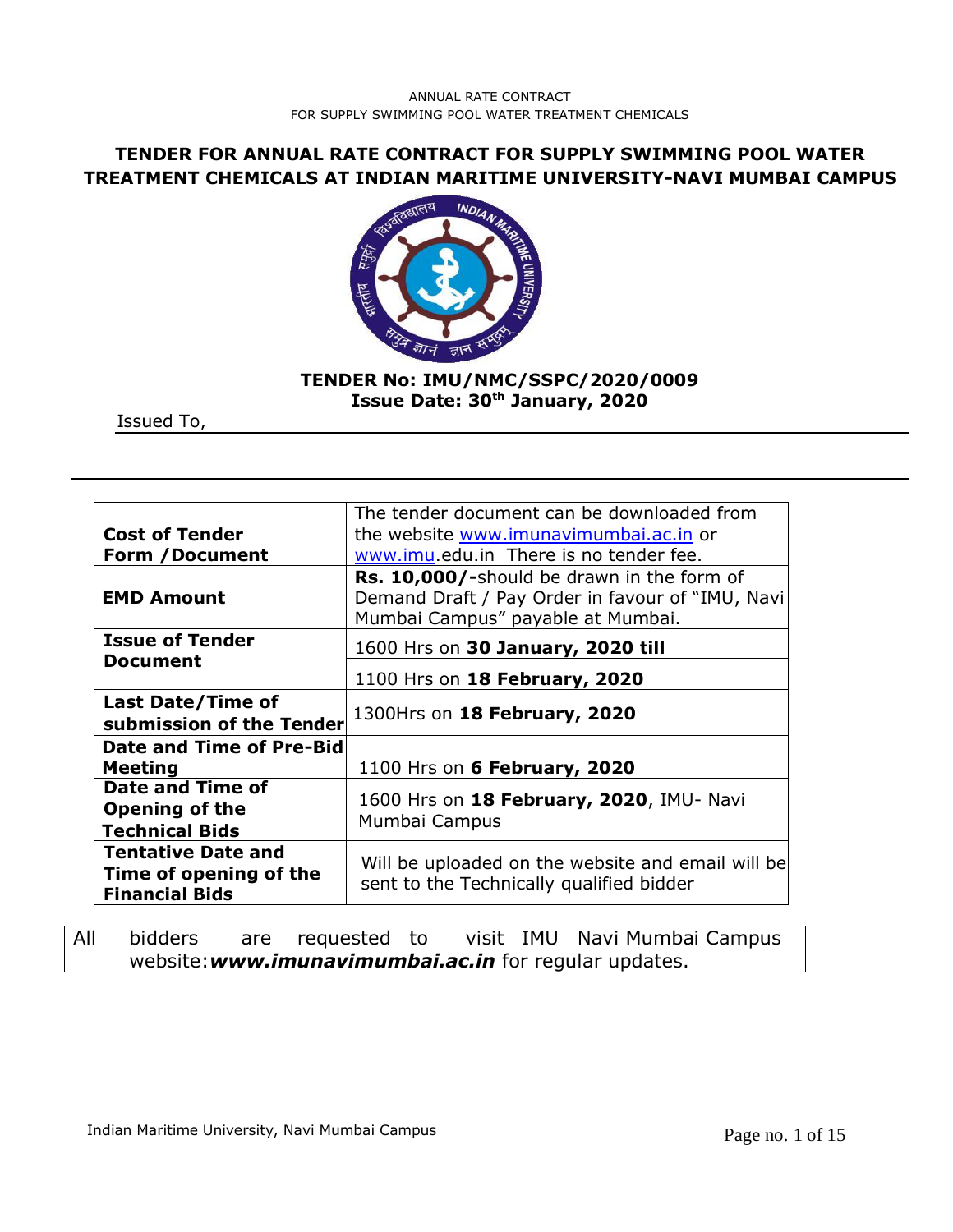# **INDEX**

# **SECTION 1 – INVITATION FOR BIDS**

# **SECTION 2- ELIGIBILITY CRITERIA**

# **SECTION 3 – INSTRUCTIONS TO BIDDERS**

# **SECTION 4 – TERMS AND CONDITIONS OF CONTRACT**

## **SECTION 5 - PRICE BID**

## **SECTION 6 - ANNEXURES**

- **1.** Annexure 1 : Bidder's Information
- **2.** Annexure 2 : Declaration Regarding Clean Track by Bidder
- **3.** Annexure 3 : Declaration of Annual Turnover and Income Tax Return
- **4.** Annexure 4 : Client's Experience Details

# **SECTION 7 - CHECK LIST**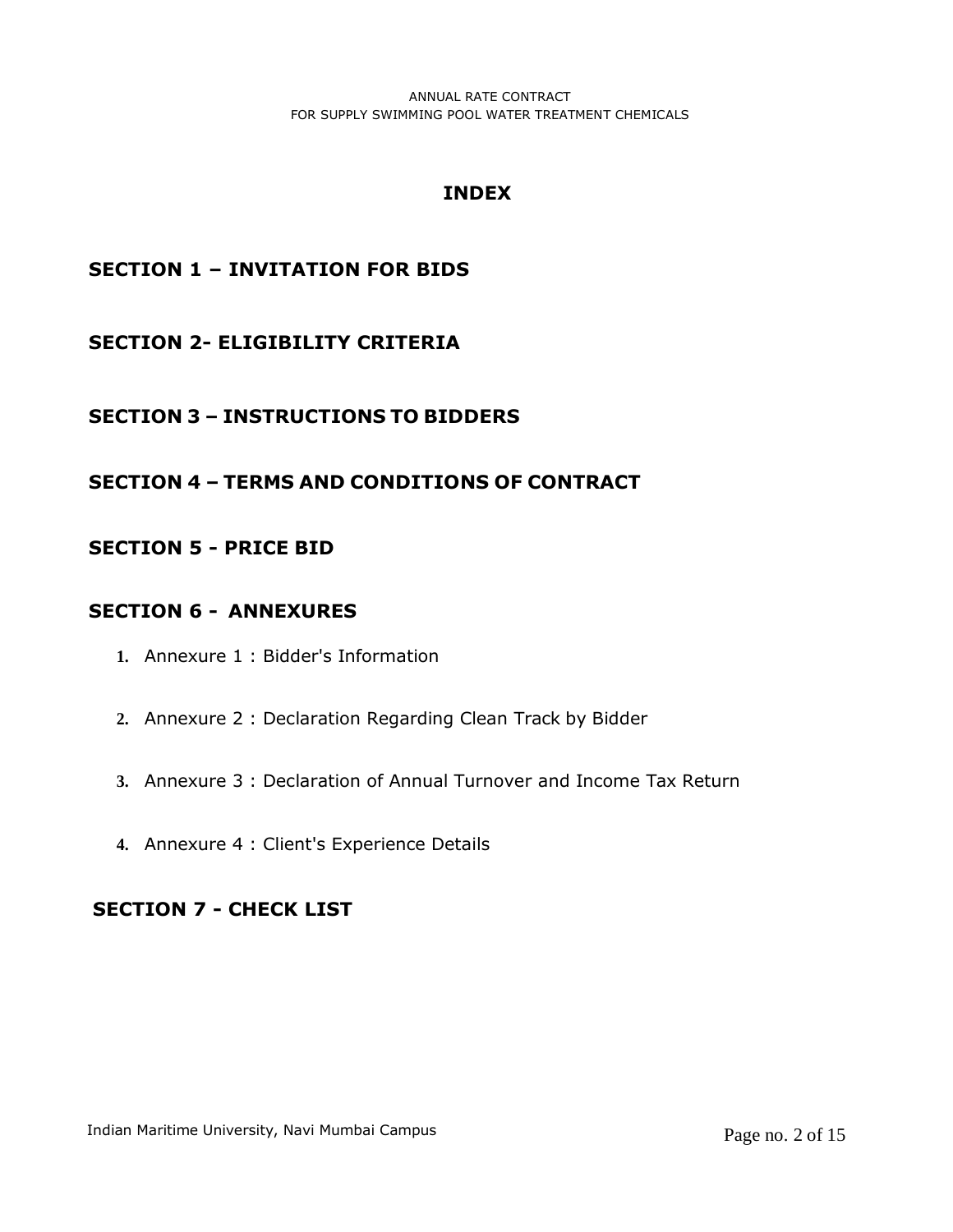# **SECTION 1 – NOTICE INVITING TENDER**

| Tender No.                                   | IMU/NMC/SSPC/2020/0009                                                                                                                                                                                                                                                                                                                                                                                                                                                                                                                                                                                   |
|----------------------------------------------|----------------------------------------------------------------------------------------------------------------------------------------------------------------------------------------------------------------------------------------------------------------------------------------------------------------------------------------------------------------------------------------------------------------------------------------------------------------------------------------------------------------------------------------------------------------------------------------------------------|
| Tender Date                                  | 30 <sup>th</sup> January 2020 at 16.00 PM                                                                                                                                                                                                                                                                                                                                                                                                                                                                                                                                                                |
| Item Description                             | <b>Annual Rate Contract For Supply Swimming Pool</b><br><b>Water Treatment Chemicals</b>                                                                                                                                                                                                                                                                                                                                                                                                                                                                                                                 |
| Pre- Bid Meeting Date &<br>Time              | 6 <sup>th</sup> February 2020 at 11.00 am                                                                                                                                                                                                                                                                                                                                                                                                                                                                                                                                                                |
| Pre-Bid Meeting Place                        | Deputy Register, Indian Maritime University, Navi Mumbai<br>Campus, Karave Village, Nerul, Navi Mumbai - 400 706                                                                                                                                                                                                                                                                                                                                                                                                                                                                                         |
| Last date & time of<br>submission of Tender: | 18 <sup>th</sup> February 2020 at 13.00 PM                                                                                                                                                                                                                                                                                                                                                                                                                                                                                                                                                               |
| Place of Submission of Bids                  | Deputy Register, Indian Maritime University, Navi Mumbai<br>Campus, Karave Village, Nerul, Navi Mumbai - 400 706                                                                                                                                                                                                                                                                                                                                                                                                                                                                                         |
| Submission of Bids                           | Two Bid System: The two bid system will be followed<br>for this tender. In this system bidder must submit their<br>offer in separate sealed envelopes as - Technical Bid and<br>Price Bid. Both the Technical Bid and Price Bid<br>envelopes should be clearly marked as "Envelope No. 1<br>- Technical Bid" and "Envelope No. 2 - Price Bid" and<br>both these sealed covers are to be put in a bigger cover<br>which should also be sealed and duly superscripted with<br>our Tender No. & Due Date and to be submitted to the<br>department/section mentioned<br>tender<br>concern<br>in<br>document. |
| Opening Date & Time of<br>tender             | 18 <sup>th</sup> February 2020 at 16.00 PM                                                                                                                                                                                                                                                                                                                                                                                                                                                                                                                                                               |
| Place of Opening Tender                      | Deputy Register, Indian Maritime University, Navi Mumbai<br>Campus, Karave Village, Nerul, Navi Mumbai - 400 706                                                                                                                                                                                                                                                                                                                                                                                                                                                                                         |
| <b>Earnest Money Deposit</b>                 | Earnest Money Deposit (EMD) of Rs. 10,000/- (Rs. Ten<br>Thousand Only) in the form of Demand Draft in the<br>favour of "IMU- Navi Mumbai Campus" payable at Navi<br>Mumbai to be submitted in Technical Bid "Envelop 1".                                                                                                                                                                                                                                                                                                                                                                                 |
| Any Clarification                            | Deputy Register, Indian Maritime University,<br>Navi Mumbai Campus<br>: dradmin.navimumbai@imu.ac.in<br>Email<br>Contact No.: 022 - 20876809                                                                                                                                                                                                                                                                                                                                                                                                                                                             |
| <b>Signing Authority</b>                     | Deputy Register, Indian Maritime University,<br>Navi Mumbai Campus                                                                                                                                                                                                                                                                                                                                                                                                                                                                                                                                       |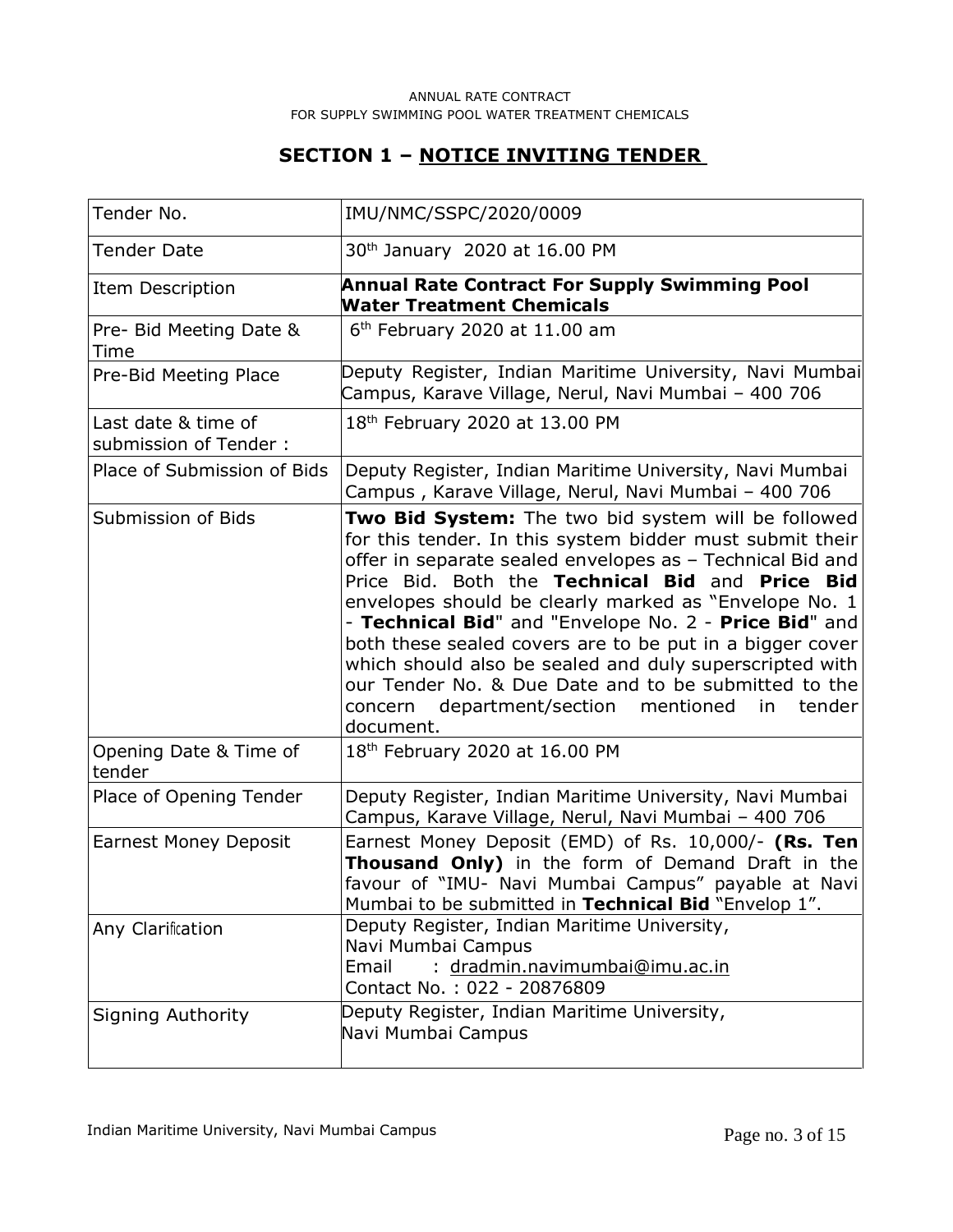The bids for rate contract is called for the following

| SI. No.                    | Requirement of Chemicals | Aprox Annual required    |  |
|----------------------------|--------------------------|--------------------------|--|
|                            |                          | quantity                 |  |
| Chlorine Gas Cylinder (100 |                          | 8 Cylinder (Each 100 Kg) |  |
|                            | Kg Capacity)             | Capacity)                |  |
| $\mathcal{L}$              | TCC -90 Powder (Kg)      | 600 Kg                   |  |
| 3                          | Bleaching Powder (Kg)    | 1000 Kg                  |  |
| 4                          | Alum (Kg)                | 450 Kg                   |  |
|                            | Soda Ash (Kg)            | 200 Kg                   |  |

## **SECTION 2**

## **ELIGIBILITY CRITERIA**

- **1.** The Bidder should have existence of firm for a minimum period of five years – (**Certificate of Incorporation/Registration Certificate of the firms**)(**Copy to be enclosed**).
- **2.** Attested copy of deed of partnership, if the firm is a partnership concern/ Memorandum and Articles of Association duly certified in case of Company (**Copy to be enclosed**).
- **3.** If bidder is Local dealer/distributor/stockiest/Proprietor, it is mandatory to attach **Authorization Certificate** Along with bid **(Copy to be enclosed)**.
- **4.** Copy of the PAN CARD of the firm. **(Copy to be enclosed).**
- **5.** It is mandatory for bidders to have GST registration no. and should submit duly filled Bidders Information along with the Tender. **Annexure-1.**
- **6.** The Bidders must not be blacklisted/ suspended or any service related dispute with any organization/Govt. Organizations/Semi Govt org/Banks in India or outside India. **Annexure-2.**
- **7.** The Bidders should have minimum Annual Business Turnover of minimum 15 Lakh same line of turnovers for the past two financial years i.e. 2018-19 & 2019-20. **Annexure 3 (Copy of Audited Annual Accounts for the last two years to be submitted).**
- **8.** The Bidders should have submitted filed ITR for last two years i.e. A.Y. 2018-19 & A .Y. 2019-20.

## **Annexure-3 (Copy of field Acknowledgments to be submitted).**

**9.** The bidders should have been supplying in the govt organization/Autonomous bodies. Rate contract copy or copy of works orders of at least amounting to Rs. 2,00,000/- (Two Lakh) during last two years supplying in the govt organization/Autonomous bodies **and work completion certificate for the same should also be enclosed. Details to be mentioned in Annexure-4 (Client experience details).**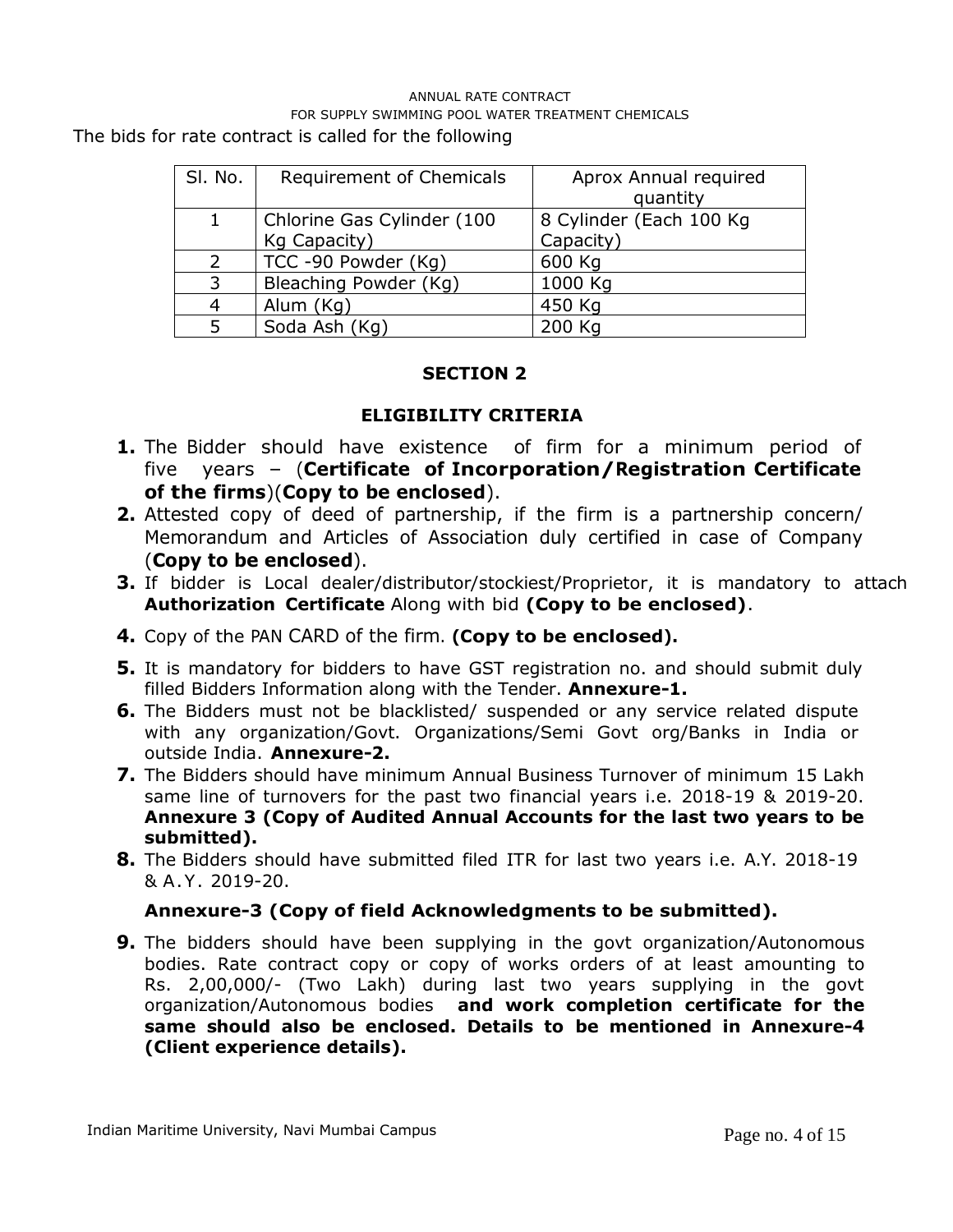#### ANNUAL RATE CONTRACT FOR SUPPLY SWIMMING POOL WATER TREATMENT CHEMICALS **SECTION 3 – INSTRUCTIONS TO BIDDERS**

#### **1. Submission of Offer:**

- 1.1 Tender MUST BE ENCLOSED IN A SEALED COVER superscribing Tender number / due date & should reach the undersigned on or before due date mentioned in the tender notice. If the quotation cover is not sealed, it will be rejected.
- 1.2 Tender should be dropped in the tender box kept in the office of Deputy Register, Indian Maritime University, Navi Mumbai Campus, Karave Village, Nerul, Navi Mumbai – 400 706. No tender is to be handed over to our staff personally unless otherwise specified. All communications are to be addressed to the undersigned only. In case due date happens to be holiday the tender will be accepted and opened on the next working day.
- 1.3 Tender can be submitted in person or through post/ courier (INDIAN MARITIME UNIVERSITY, NAVI MUMBAI CAMPUS shall not be responsible for any postal delays or any other reason for not submitting the bid in the specified time and resulting in disqualification / rejection of any bid) so as to reach on or before the due date and time.
- 1.4 Any information furnished by the bidder found to be incorrect either immediately or at a later date, would render him liable to be debarred from tendering/taking up of work in INDIAN MARITIME UNIVERSITY, NAVI MUMBAI CAMPUS.
- 1.5 Any bidder currently engaged in litigation with other Organizations, must inform their status in writing.

#### **2. Cost of Bidding**

2.1 The Bidder shall bear all costs associated with the preparation and submission of its Bid and the Purchaser shall not be responsible or liable for those costs regardless of the conduct or outcome of the bidding process.

#### **3. Amendment of Bidding Documents**

- 3.1 At any time prior to the deadline for submission of bids, INDIAN MARITIME UNIVERSITY, NAVI MUMBAI CAMPUS may, for any reason, whether on its own initiative or in response to the clarification request by a prospective BIDDER may modify the bid document.
- 3.2 All prospective BIDDERs who have downloaded the bidding document may visit INDIAN MARITIME UNIVERSITY, NAVI MUMBAI CAMPUS, website for amendments / modifications which will be binding on them.

#### **4. Bid Opening Process:**

- 4.1 In two envelop/cover/bid system, The Technical Bid will be opened in the first instance in the presence of representatives of the bidders at INDIAN MARITIME UNIVERSITY, NAVI MUMBAI CAMPUS
- 4.2 Financial bids of only those bidders, whose bids are found technically qualified, by the Technical Evaluation Committee, will be opened in the presence of the vendor's representatives subsequently at a later date for further evaluation.
- 4.3 One authorized representative of each of the bidder would be permitted to be present at the time of aforementioned opening of the bids.
- 4.4 The authorized representative of bidders, present at the time of opening of the bids shall be required to sign an attendance register as a proof of having attended the Price bid opening.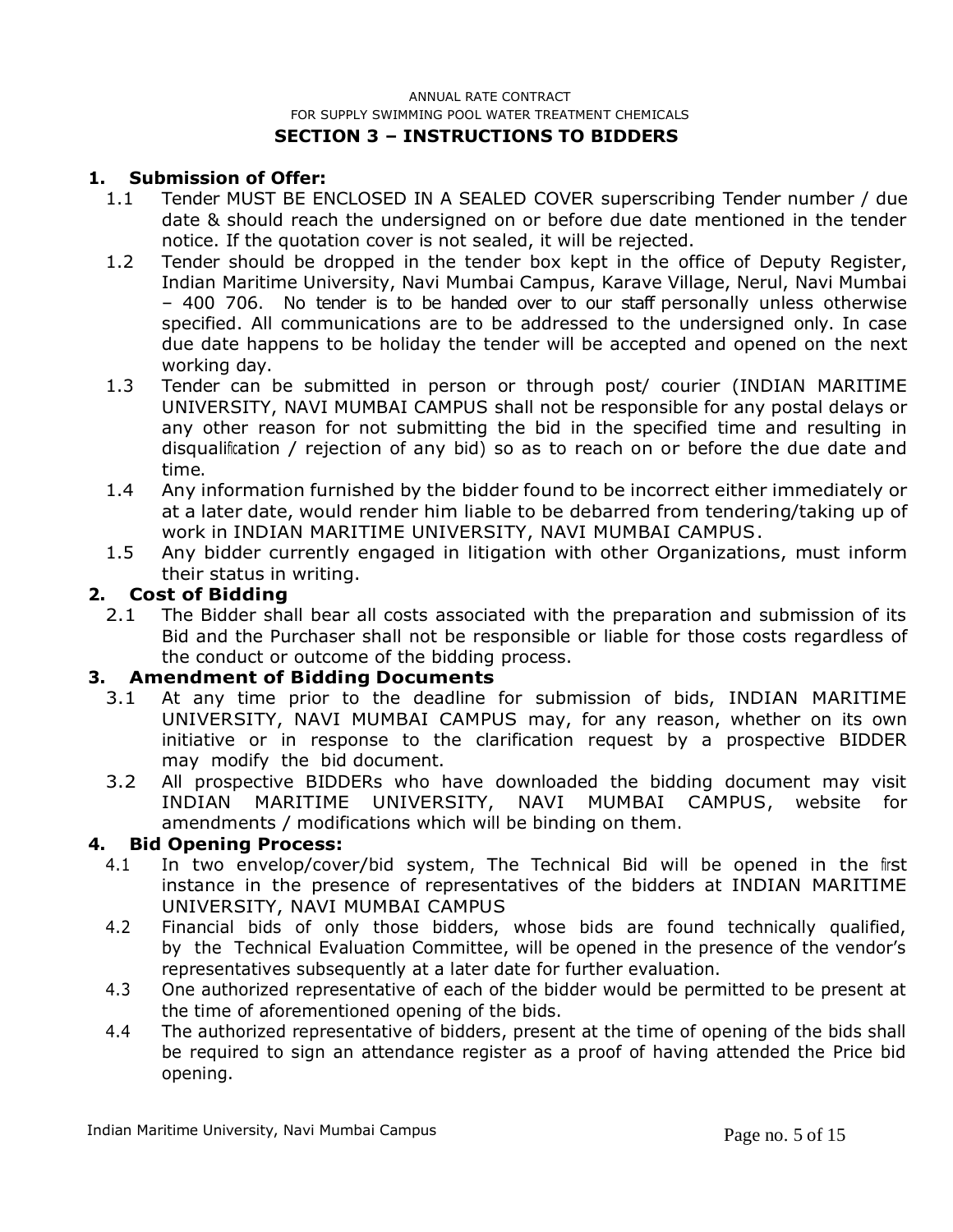#### **5. Cancellation of tender:**

- 5.1 Not with standing anything specified in this tender document, Purchaser / INDIAN MARITIME UNIVERSITY, NAVI MUMBAI CAMPUS in his sole discretion, unconditionally and without assigning any reason, reserves the rights:
	- I. To accept OR reject lowest tender or any other tender or all the tenders
- II. To accept any tender in full or in part.
- III. To reject the tender offer not confirming to the tenders terms
- 5.2 Offer which deviates from the vital conditions (as illustrates below) of the tender shall be rejected: To give purchase preference to Public Sector undertakings when applicable as per Govt. Policy/ Guidelines.
	- I. Non-submission of complete offers
- II. Receipt of offers after due date and time and or by email / fax (unless specified otherwise).
- III. Receipt of offers in open conditions
- IV. Conditional Tenders and Unsigned Tenders will also be rejected.

#### **If the quality of product and service provided is not found satisfactory, INDIAN MARITIME UNIVERSITY, NAVI MUMBAI CAMPUS reserves the right to cancel or amend the contract.**

#### **6. Late tenders:**

- 6.1 INDIAN MARITIME UNIVERSITY, NAVI MUMBAI CAMPUS will not be responsible:
	- I. For delayed / late tender submitted / sent by post / courier etc.
	- II. For submission / delivery of quotations at wrong places other than the mentioned in the tender.
- III. Fax / E-mail / Telegraphic / Telex tenders will not be considered.
- IV. Any bid inadvertently received by INDIAN MARITIME UNIVERSITY, NAVI MUMBAI CAMPUS after the deadline i.e. due date & time for submission of bids, will not be accepted and returned unopened to the BIDDER, without any prejudice by hand/speed post/courier services.

#### **7. Validity of the offer:**

7.1 120 Days from the date of opening of the Technical bid.

#### **8. Transfer and subletting:**

8.1 The bidder shall not sublet, transfer, assign or otherwise part with the acceptance to the tender or any part thereof, either directly or indirectly, without the prior written permission of the Purchaser.

#### **9. Financial Evaluation:**

9.1 The financial bid shall be opened of only those bidders who have been found to be technically eligible. The financial bids shall be opened in presence of representatives of technically eligible bidders, who may like to be present. The institute shall inform the date, place and time for opening of financial bid.

#### **10. Deadline for Submission of Bids:**

10.1 Bids must be received by INDIAN MARITIME UNIVERSITY, NAVI MUMBAI CAMPUS before the due date and time at the address specified in the tender document. In the event of the specified date for the submission of bids being declared as a holiday for INDIAN MARITIME UNIVERSITY, NAVI MUMBAI CAMPUS the bid-closing deadline will stand extended to the next working day up to the same time without any further notice.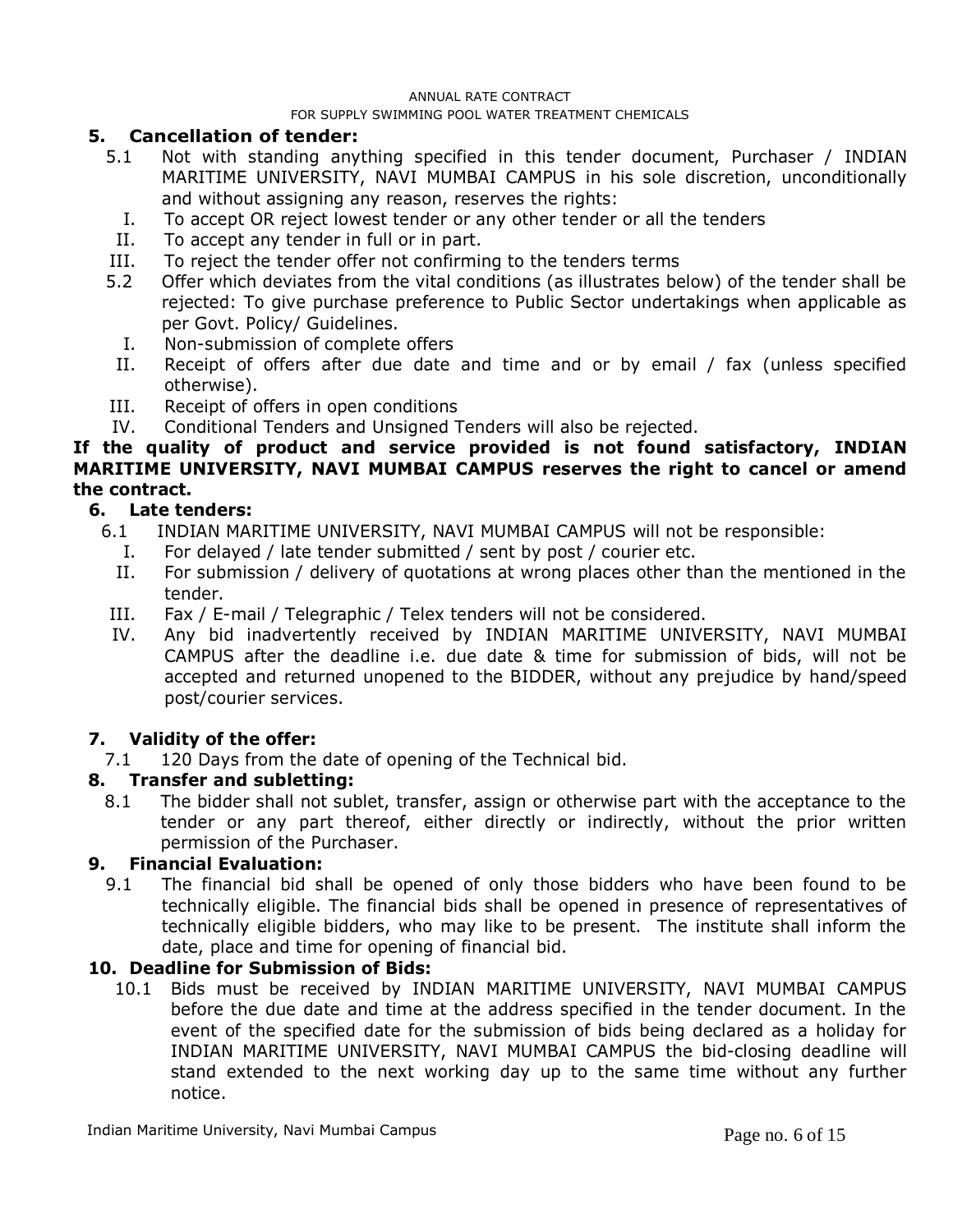#### ANNUAL RATE CONTRACT FOR SUPPLY SWIMMING POOL WATER TREATMENT CHEMICALS **SECTION 4: TERMS & CONDITIONS OF CONTRACT**

## **1. Award of Contract**

- 1.1 The suppliers will be abiding by all the Terms & Conditions of the Tender Document.
- 1.2 The qualified supplier will be empanelled initially for the period of one year and maybe extended further for two years subject to annual revision, if the performance found satisfactory.
- 1.3 Purchase Orders will be placed from various department/sections and centers with reference to the contract.
- 1.4 The Rate contract will be terminated, in case there is loss or damage to the equipment or unsatisfactory, INDIAN MARITIME UNIVERSITY, NAVI MUMBAI CAMPUS by the vendor then such losses will be adjusted from as penalty amount will be deducted from the Security Deposits.
- 1.5 **If the quality of product and service provided is not found satisfactory, INDIAN MARITIME UNIVERSITY, NAVI MUMBAI CAMPUS reserves the right to reject the material supplied.**
- 1.6 All the discounts quoted should be against the catalogue price**.**

#### **2. Prices**

- 2.1 Bid Prices MUST BE SUBMITTED IN ENCLOSED PRICE BID FORM ONLY.
- 2.2 If the price is not quoted in Price Bid Form provided in tender document then, the bids will be rejected along with forfeiting Earnest Money Deposit. If suppliers wish to give pricing details may be attached in separate sheet.
- 2.3 The supplier shall pay and bear all other liabilities, taxes and duties not specifically agreed by the Purchaser in the contract.
- 2.4 GST Will be as applicable.

## **3. Terms of payment:**

- 3.1 Payment within 15 days from the date of delivery and & Acceptance Certificate of INDIAN MARITIME UNIVERSITY, NAVI MUMBAI CAMPUS. No. Advance payment will be made for the supplies. No Bill for part payment will be entertained. No payment will be made for unsatisfactory supply.
- 3.2 Payment shall be made through RTGS/Electronic fund transfer offered by the Bank.

#### **4. Delivery schedule:**

- **4.1 Free delivery at INDIAN MARITIME UNIVERSITY, NAVI MUMBAI CAMPUS.**
- **4.2 Non-availability of the stock should be informed in writing immediately. No part- supply will be allowed. But may be allowed on genuine cases, on written request only.**
- **4.3 Defective items or items not as per given brands or samples, if any supplied must be taken back and be replaced with no additional cost.**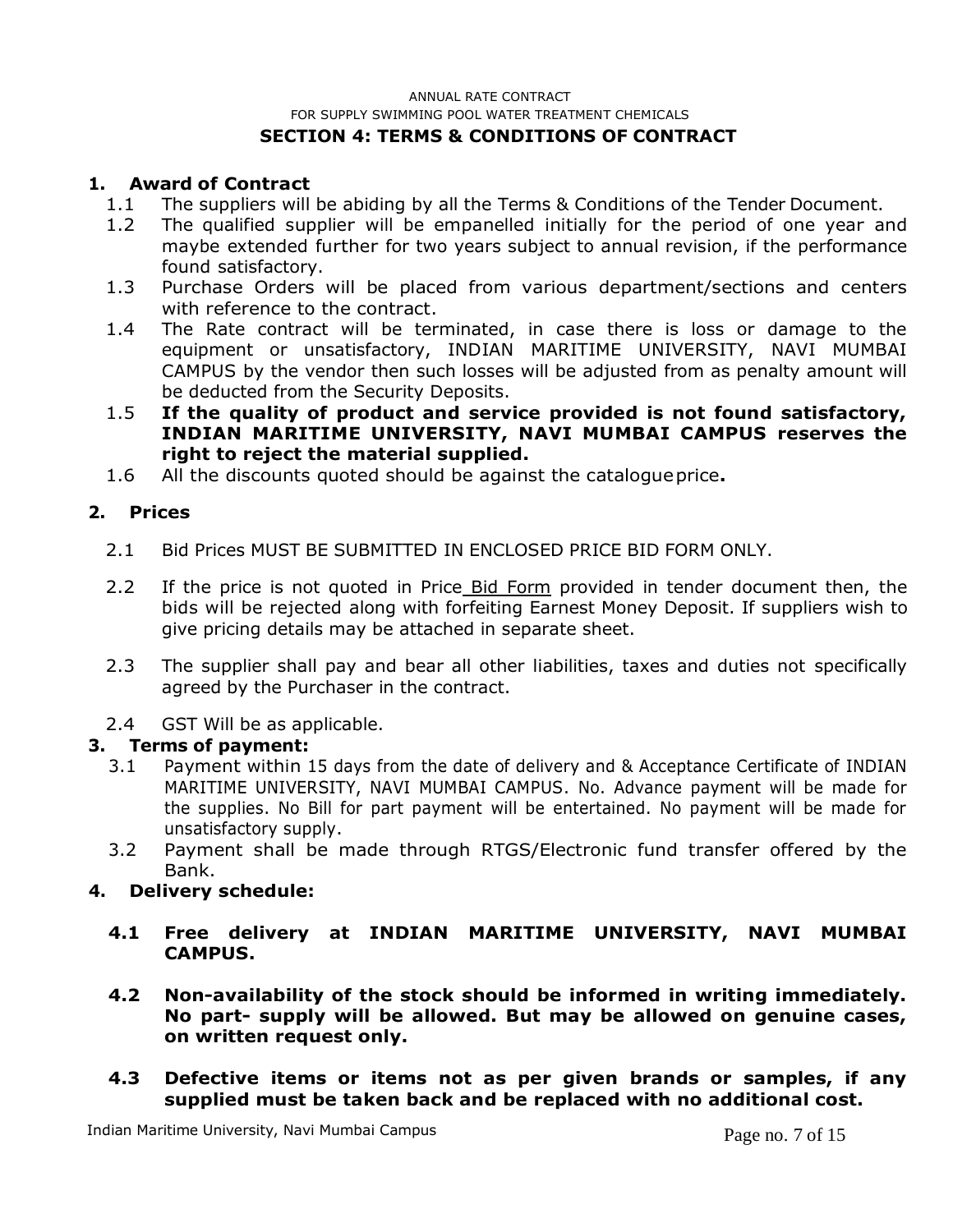#### 4.4 **Delivery of consumables within 2 days, unless delay is specified while taking order.**

# **5. EARNEST MONEY DEPOSIT (EMD) & SECURITY DEPOSIT:**

- **5.1** Earnest Money Deposit (EMD) of Rs. 10,000/- (Rs. Ten Thousand Only) in the form of Demand Draft in the favour of "IMU- Navi Mumbai Campus" payable at Navi Mumbai to be submitted in Technical Bid. If it's not found in Technical Bid, submitted bid will be rejected.
- **5.2** No interest shall be payable by the BUYER to the BIDDER on Earnest Money for the period of its currency.
- **5.3** Earnest Money Deposit of unsuccessful bidders will be returned within 30 days after the award of the contract.
- **5.4** For successful bidder, EMD will be converted to security Deposit and will be retained with INDIAN MARITIME UNIVERSITY, NAVI MUMBAI CAMPUS till the expiry / termination of rate contract without interest. The Security Deposit will be returned after satisfactory performance of the work and on completion of all obligations under the Contract terms.
- **5.5** EMD of a tenderer will be forfeited, if the tenderer withdraws or amends its tender or derogates from the tender in any respect within the period of validity of its tender. Further, if the successful tenderer fails to furnish the required performance security within the specified period, its EMD will be forfeited.
- **5.6** Bidders registered with any of the following agencies/ bodies as per Public procurement policy for Micro & Small Enterprises (MSE) order 2012 are exempted categories from payment of EMD provided that the registration certificate issued by any one of these below mentioned agencies must be valid as on close date of tender. Micro small or medium enterprises who have applied for registration or renewal of registration with any of these agencies/bodies but have not obtained the valid certificate as on close date of tender are not eligible for exemption.
	- **I.** Khadi and Village Industries Commission (KVIC)
	- **II.** National Small Industries Corporation (NSIC)
	- **III.** Any other body specified by Ministry of MSME/GOI

## **6. Penalty/ Liquidated Damages:**

- 6.1 Timely delivery is essence of the contract and hence if any consignment be delayed, liquidated damages at the rate 0.5% of the price of the delayed consignment, for each week or part whereof shall be levied and recovered subject to maximum of 10% of total purchase order value.
- 6.2 INDIAN MARITIME UNIVERSITY, NAVI MUMBAI CAMPUS reserves the right to cancel the order in case the delay is more than 10 weeks. Penalties if any will be recovered by forfeiting security deposit at vendor's cost and risks.

## **7. Force Majeure:**

7.1 Force Majeure will be accepted on adequate proof thereof.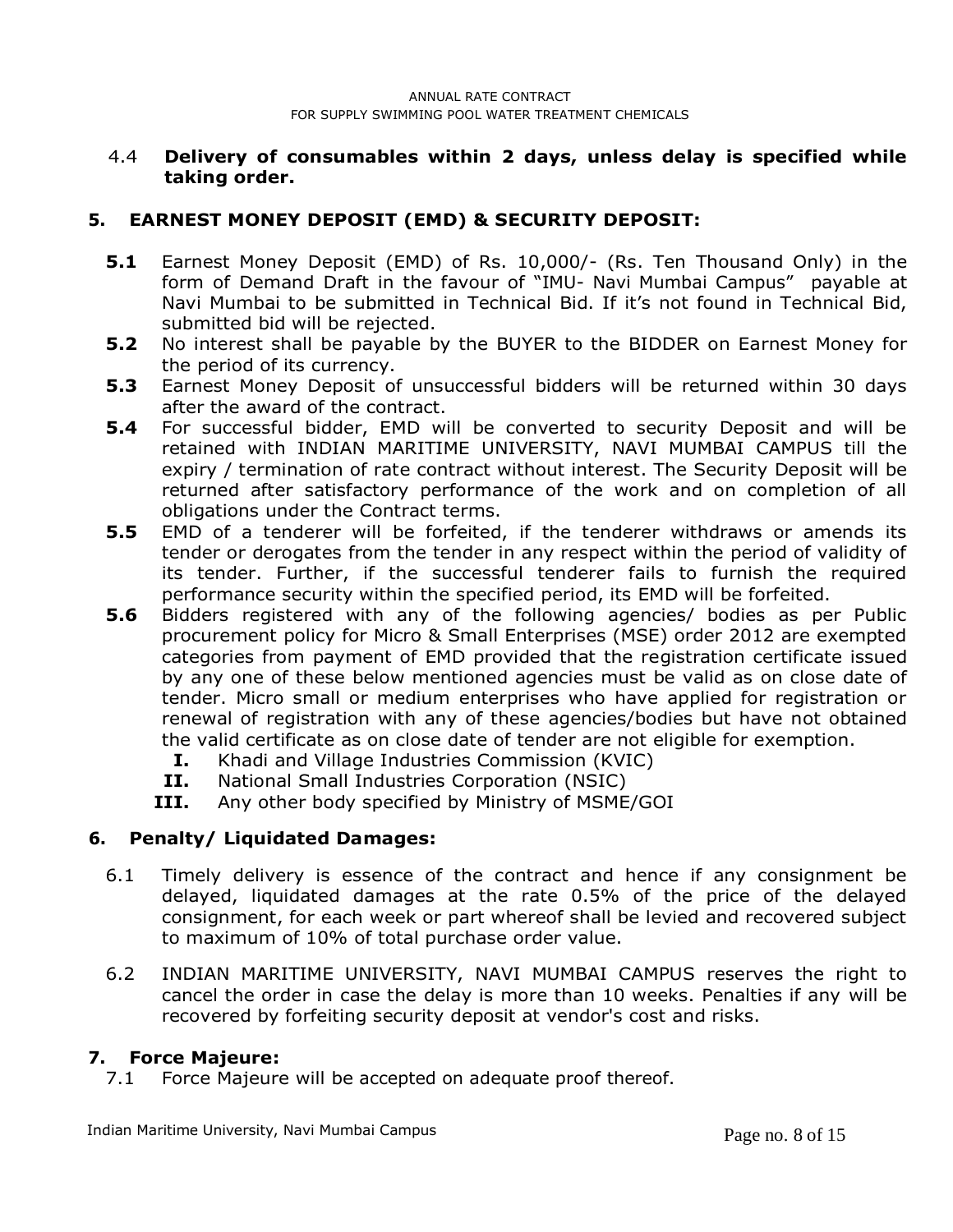#### **8. Legal matter:** Jurisdiction of Navi Mumbai Courts only.

8.1 In the event of any dispute over this contract, INDIAN MARITIME UNIVERSITY, NAVI MUMBAI CAMPUS decision shall be final and binding.

#### **9. DISCOUNT: Discount should be mentioned in price bid with reference to your price list / catalogue price. Bidders should submit their price list / catalogue valid for one year.**

## **10. APPOINTMENT OF LOCAL DEALER/STOCKIEST:**

- 10.1 The Manufacturers (OEMs) / principals offering the Tender may furnish the name and address of their local distributor / dealers, so that the copies can be endorsed them for expeditious supply. In such cases where local dealers / stockiest has been nominated by the Director, INDIAN MARITIME UNIVERSITY, NAVI MUMBAI CAMPUS; the bill raised by them against our purchase order will be accepted.
- 10.2 Any addition and deletion of dealership/ distributorship shall be intimated to the undersigned immediately on authorization of new party.

#### **11. GENERAL :**

- 11.1 INDIAN MARITIME UNIVERSITY, NAVI MUMBAI CAMPUS reserves the right to enter into parallel Rate contract for similar items any time during the period of Rate Contract with one or more parties.
- 11.2 The stores so supplied will have to be of high quality & grade and in the event if chemicals are found to be of inferior quality, the supplier is liable to be banned or suspended from doing business in INDIAN MARITIME UNIVERSITY, NAVI MUMBAI CAMPUS and other Govt. Organizations.
- 11.3 Mere submission of applicable/ proposal does not imply acceptance of the same at this end and the firms will be enlisted only after meeting the laid down qualifying parameters for which decision of INDIAN MARITIME UNIVERSITY, NAVI MUMBAI CAMPUS shall be final and binding on the parties.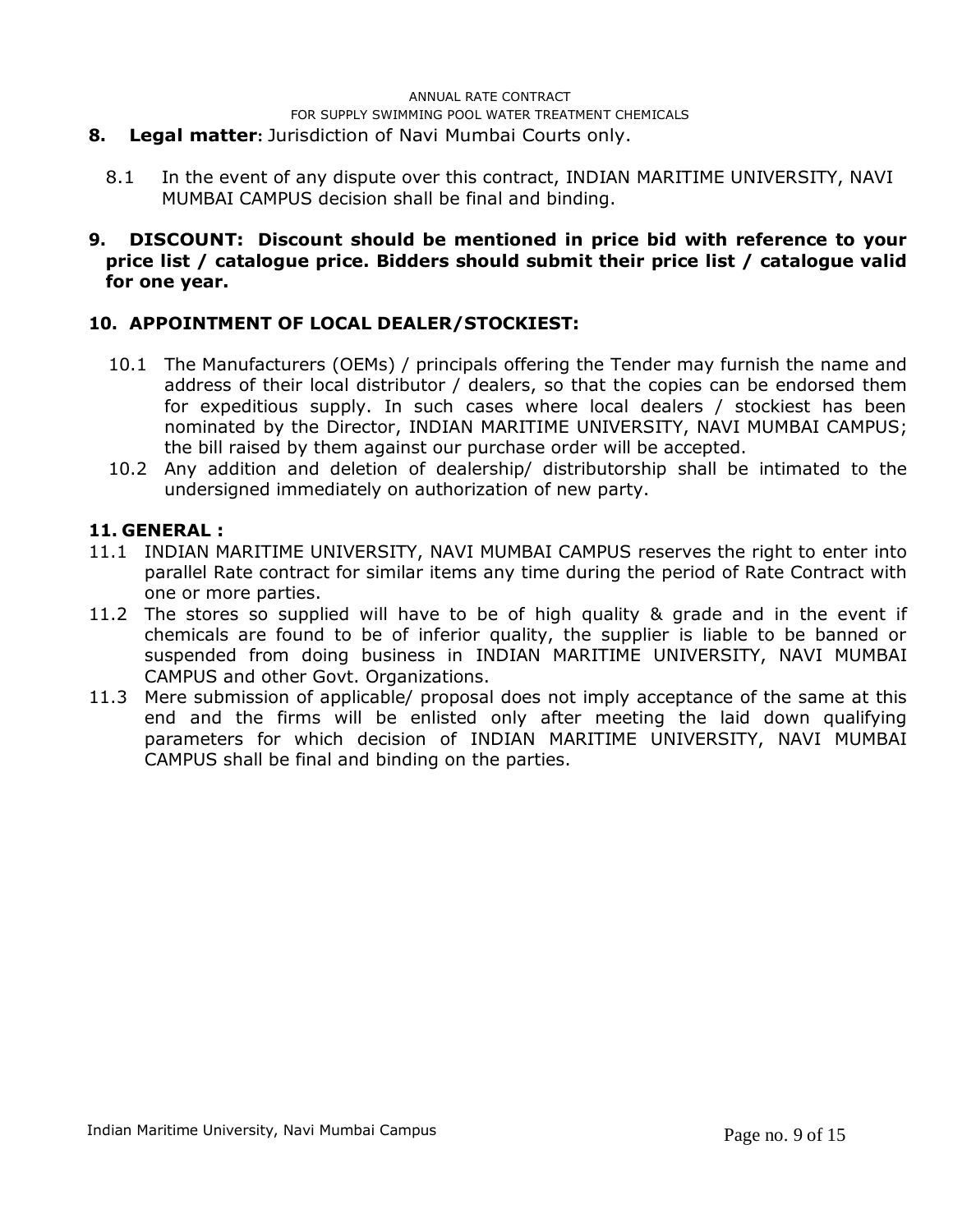#### **SECTION 5- PRICE BID**

| Sr.<br>No.     | <b>List of Chemicals</b><br><b>Brands</b>    | <b>Unit</b> | Rate<br>(Excl.<br>GST) | <b>Discount</b><br>offered<br>price | Amount<br>(Excl.GST) |
|----------------|----------------------------------------------|-------------|------------------------|-------------------------------------|----------------------|
| $\mathbf{1}$   | Chlorine Gas Cylinder<br>$(100$ Kg Capacity) | Cylinder    |                        |                                     |                      |
| $\overline{2}$ | TCC -90 Powder                               | Kg          |                        |                                     |                      |
| 3              | <b>Bleaching Powder</b>                      | Кg          |                        |                                     |                      |
| $\overline{4}$ | Alum                                         | Kg          |                        |                                     |                      |
| 5              | Soda Ash                                     | Кg          |                        |                                     |                      |
|                |                                              |             |                        | Total                               |                      |

# **\* L1 will be identified for all the items individually.**

Place: GST Registration No:

Date: Signature:

Name:

Office Address:

Affix Rubber Stamp: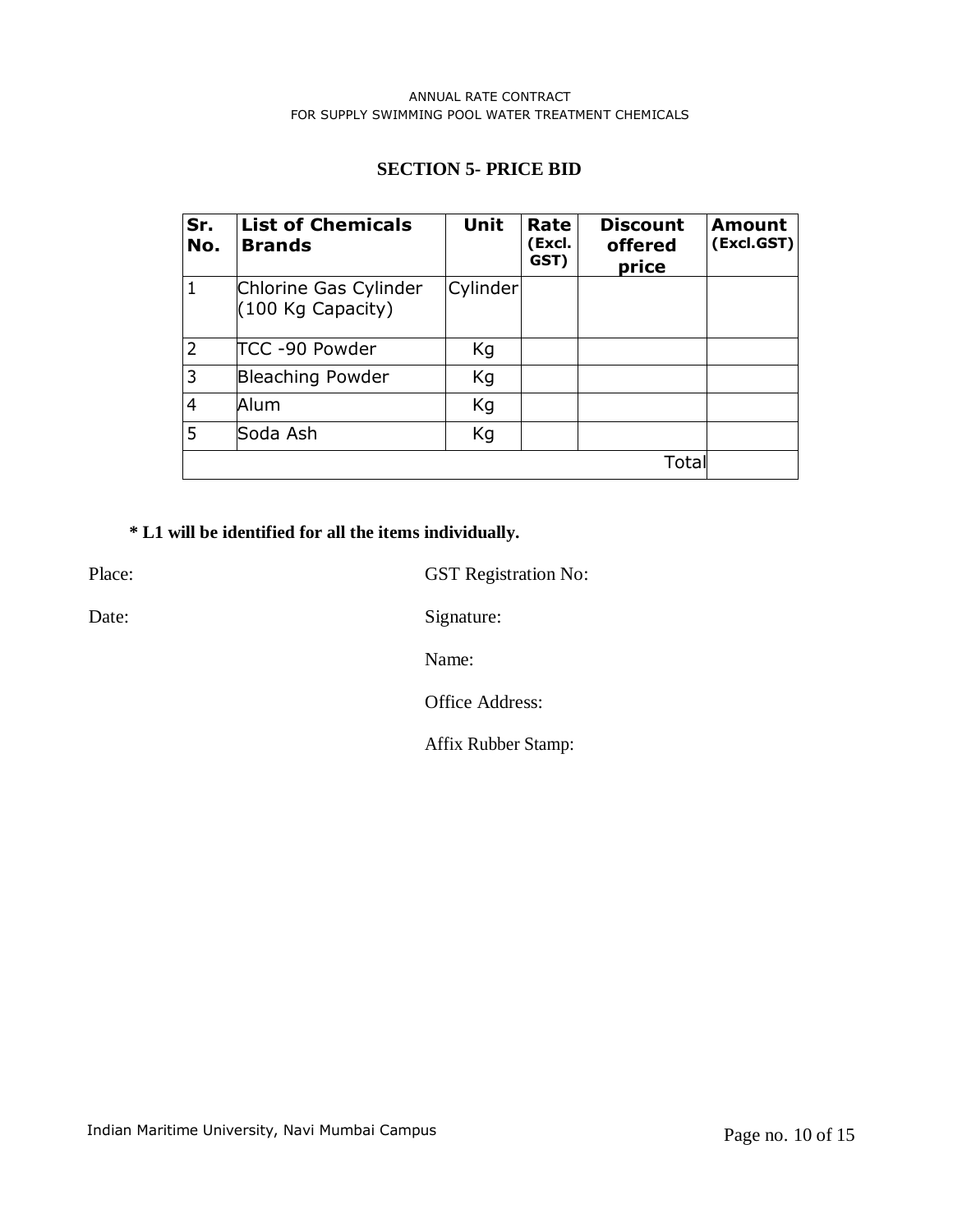#### **SECTION 6: ANNEXURES**

#### **ANNEXURE 1: BIDDER'S INFORMATION**

(On Company / firm / Letter head)

|                | <b>Details of the bidders:</b>                                                                             |                  |  |  |  |
|----------------|------------------------------------------------------------------------------------------------------------|------------------|--|--|--|
| $\mathbf{1}$   | Name of the bidder                                                                                         |                  |  |  |  |
| $\overline{2}$ | Registered Office/Shop Address of the bidder                                                               |                  |  |  |  |
| 3              | Details of the Incorporation/Shop<br>Establishment License of the Company                                  |                  |  |  |  |
|                |                                                                                                            | Registration No. |  |  |  |
| $\overline{4}$ | Valid GST Registration No.                                                                                 |                  |  |  |  |
| 5              | Permanent Account No. (PAN)                                                                                |                  |  |  |  |
| 6              | Name & Designation of the Contact person<br>to whom all references shall be made<br>regarding this tender. |                  |  |  |  |
| $\overline{7}$ | <b>Address for Communication</b>                                                                           |                  |  |  |  |
| 8              | Email Address of the contact person                                                                        |                  |  |  |  |
| $\mathsf 9$    | Telephone No. (with STD Code)                                                                              |                  |  |  |  |
| 10             | Fax No. (with STD Code)                                                                                    |                  |  |  |  |
| 11             | Type of Bidder: (Tick the relevant)                                                                        |                  |  |  |  |
|                | a) Manufacturer                                                                                            |                  |  |  |  |
|                | b) Stockiest / Chemicals                                                                                   |                  |  |  |  |
| 12             | Name & Address of the Local<br>Authorized Dealer/Distributors / Stockiest<br>(if applicable):              |                  |  |  |  |
|                | a) Permanent Account No. (PAN)                                                                             |                  |  |  |  |
|                | b) Valid GST Registration No.                                                                              |                  |  |  |  |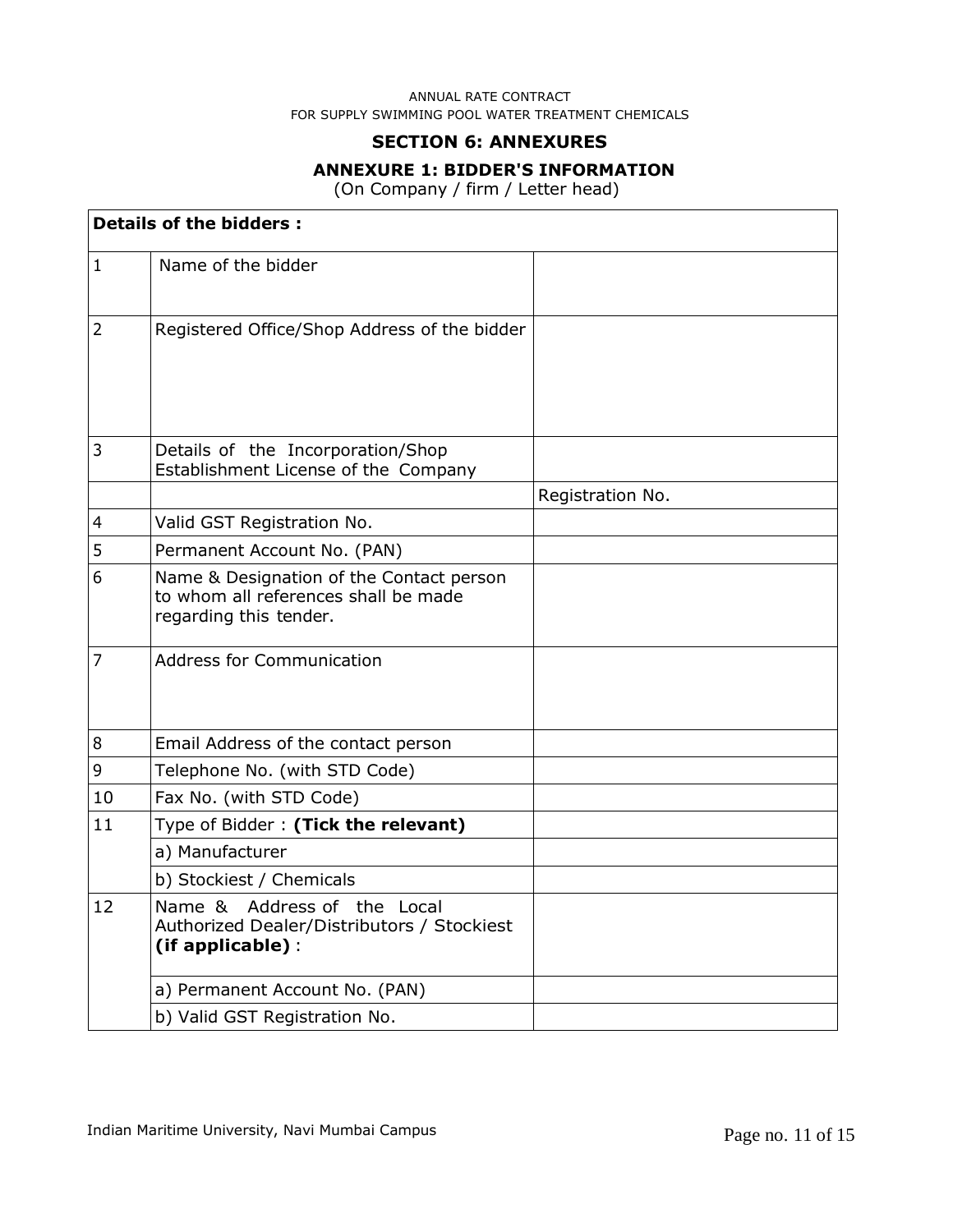# **ANNEXURE 2 – DECLARATION REGARDING CLEAN TRACK**

(On Company / firm's Letterhead)

To, Date: Deputy Register, Indian Maritime University, Navi Mumbai Campus, Karave Village, Nerul, Navi Mumbai – 400 706.

Sir,

**Re: Tender No.** IMU/NMC/SSPC/2020/0009 **dated 30th January 2020 for "Annual Rate Contract for Supply Swimming Pool Water Treatment Chemicals".**

I/we carefully gone through the Terms & Conditions contained in the above referred Tender. I/we hereby declare that my company / firm is not currently debarred / black listed/convicted by any Government / Semi Government Organizations / Institutions in India or abroad. I/we further certify that I'm competent officer in my company /firm to make this declaration.

# **Or**

I/we declare the following

| No. Country in which the<br>company is debarred /<br>blacklisted / case is<br>pending | <b>Black listed / debarred</b><br>by Government / Semi<br>Government<br>Organizations /<br><b>Institutions</b> | Reason Since | when and<br>for how<br>long |
|---------------------------------------------------------------------------------------|----------------------------------------------------------------------------------------------------------------|--------------|-----------------------------|
|                                                                                       |                                                                                                                |              |                             |

(NOTE: In case the company / firm was blacklisted previously, please provide the details regarding Period for which the company / firm was blacklisted and the reason/s and the same)

Yours faithfully

(Signature of the bidder) Company Name **Designation** Seal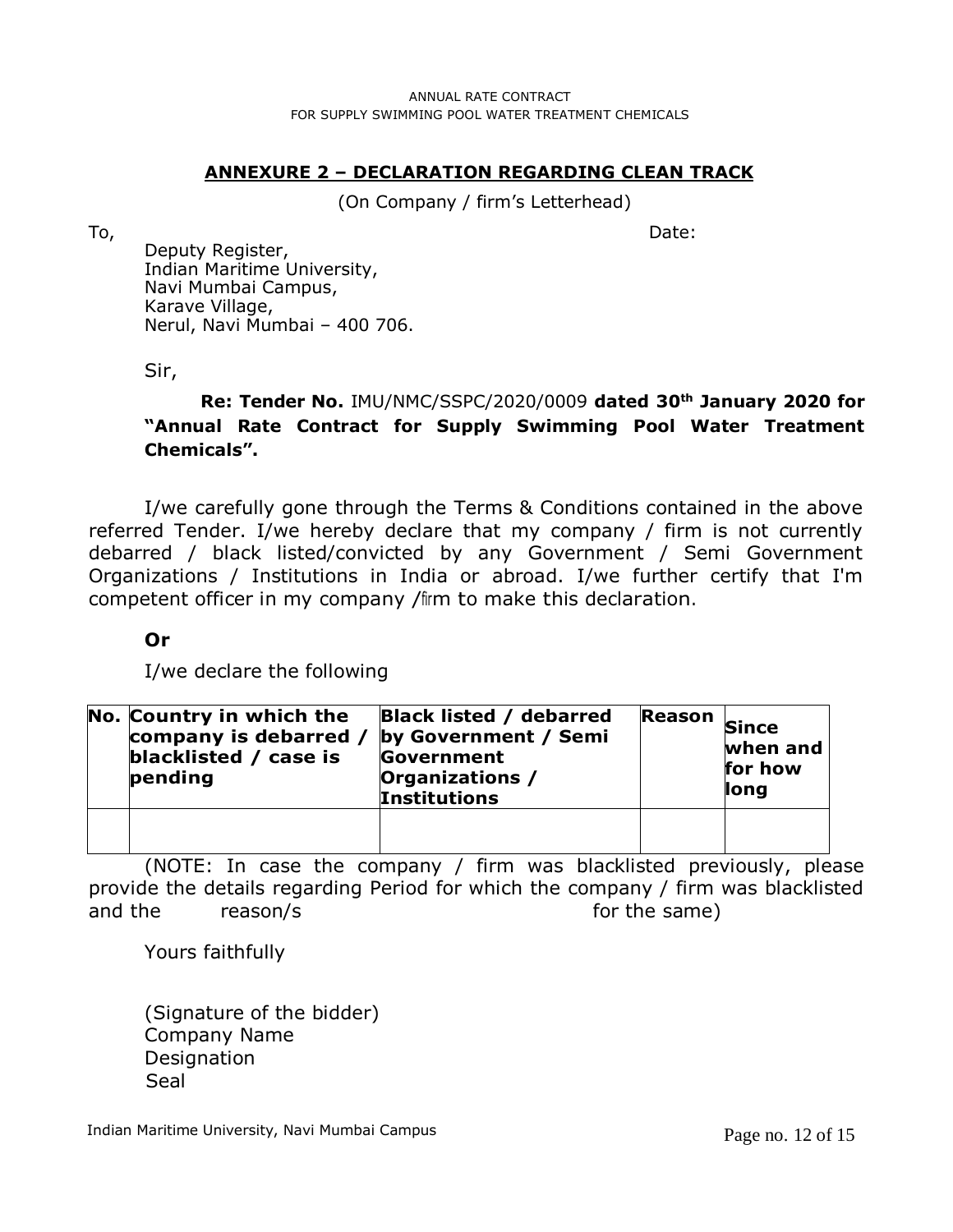## **ANNEXURE 3 : DECLARATION OF INCOME TAX RETURN**

(On Company / firm's Letterhead)

To, Date:

Deputy Register, Indian Maritime University, Navi Mumbai Campus, Karave Village, Nerul, Navi Mumbai – 400 706.

Sir,

# **Re:Tender No.** IMU/NMC/SSPC/2020/0009 **dated 30th January 2020 for "Annual Rate Contract for Supply Swimming Pool Water Treatment Chemicals".**

1) I/we hereby declare that, our firm's Annual Turnover and I/we have also supported an Audited Accounts for your references :

| $ F. Y. 2018 - 19 $ | $ F. Y. 2019 - 20 $ |  |  |
|---------------------|---------------------|--|--|
|                     |                     |  |  |

And,

2) I/we hereby declare that, our firm had filed Income Tax Returns for last two years i.e. A. Y. 2018-19 & 2019-20. Supported by copy of ITR of two years.

Yours faithfully,

(Signature of the bidder) Company Name **Designation** Seal<sup>-</sup>

Date : Business Address :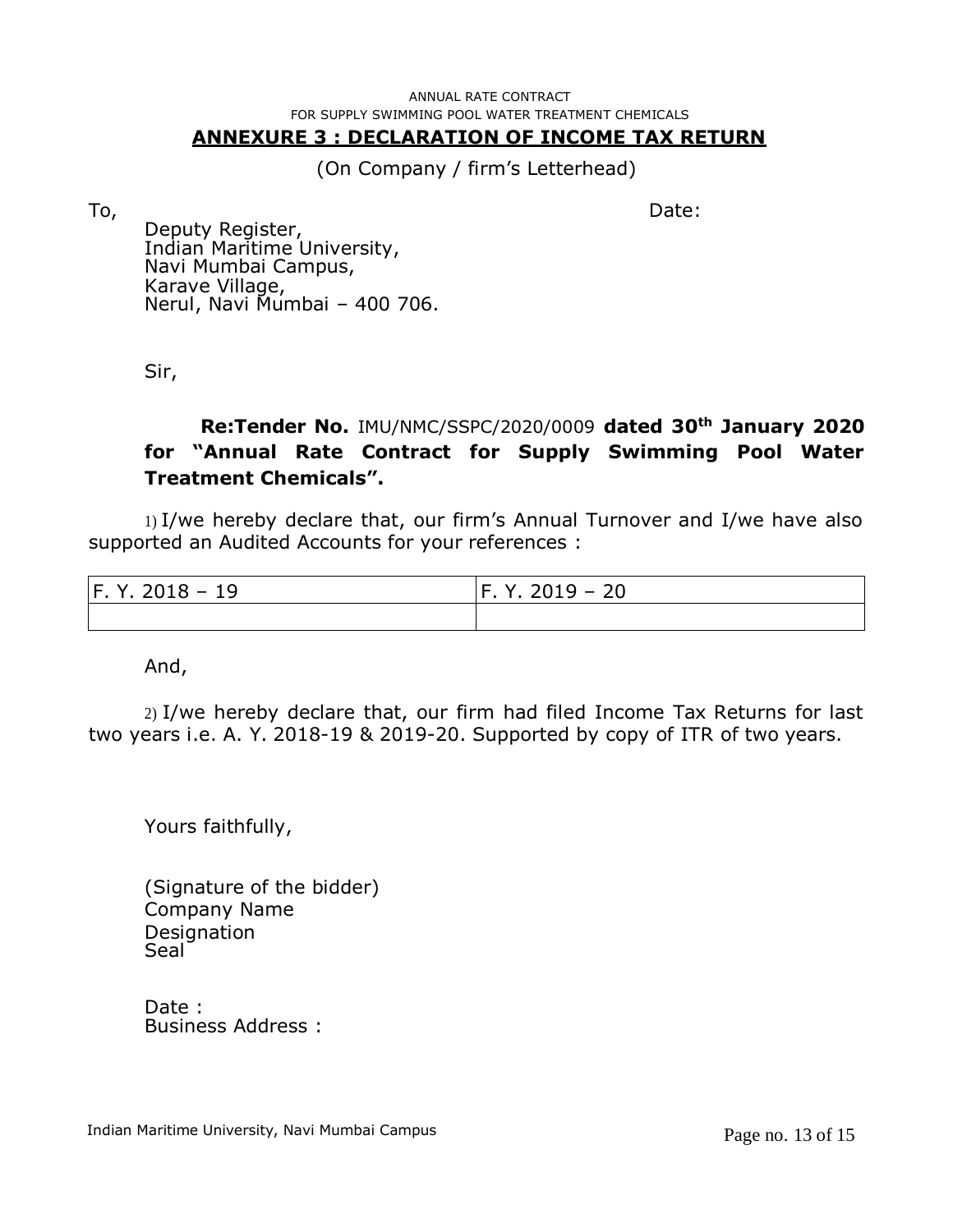# ANNUAL RATE CONTRACT FOR SUPPLY SWIMMING POOL WATER TREATMENT CHEMICALS **ANNEXURE 4: CLIENT EXPERIENCE DETAILS**

(On Company / firm's Letterhead)

To, the contract of the contract of the contract of the contract of the contract of the Date: Deputy Register, Indian Maritime University, Navi Mumbai Campus, Karave Village, Nerul, Navi Mumbai – 400 706.

Sir,

# **Re: Tender No.** IMU/NMC/SSPC/2020/0009 **dated 30th January 2020 for "Annual Rate Contract for Supply Swimming Pool Water Treatment Chemicals".**

Brief particulars of the similar work done in government institutions: (Please attach copy of work orders for our reference):

| <b>OrderPlaced</b><br>by (full add of<br>client) | <b>Order</b><br><b>No. &amp;</b><br>date | Item<br>Description | <b>Value</b><br>order | of | <b>Date</b><br><b>of</b><br>completion<br>οf<br>contract | <b>Contact</b><br><b>Person along</b><br>with<br><b>Telephone</b><br>No., Fax No.<br>and e-mail<br>address. |
|--------------------------------------------------|------------------------------------------|---------------------|-----------------------|----|----------------------------------------------------------|-------------------------------------------------------------------------------------------------------------|
|                                                  |                                          |                     |                       |    |                                                          |                                                                                                             |

Yours faithfully,

(Signature of the bidder) Printed Name Designation Seal Date: Business Address: Encl : As above